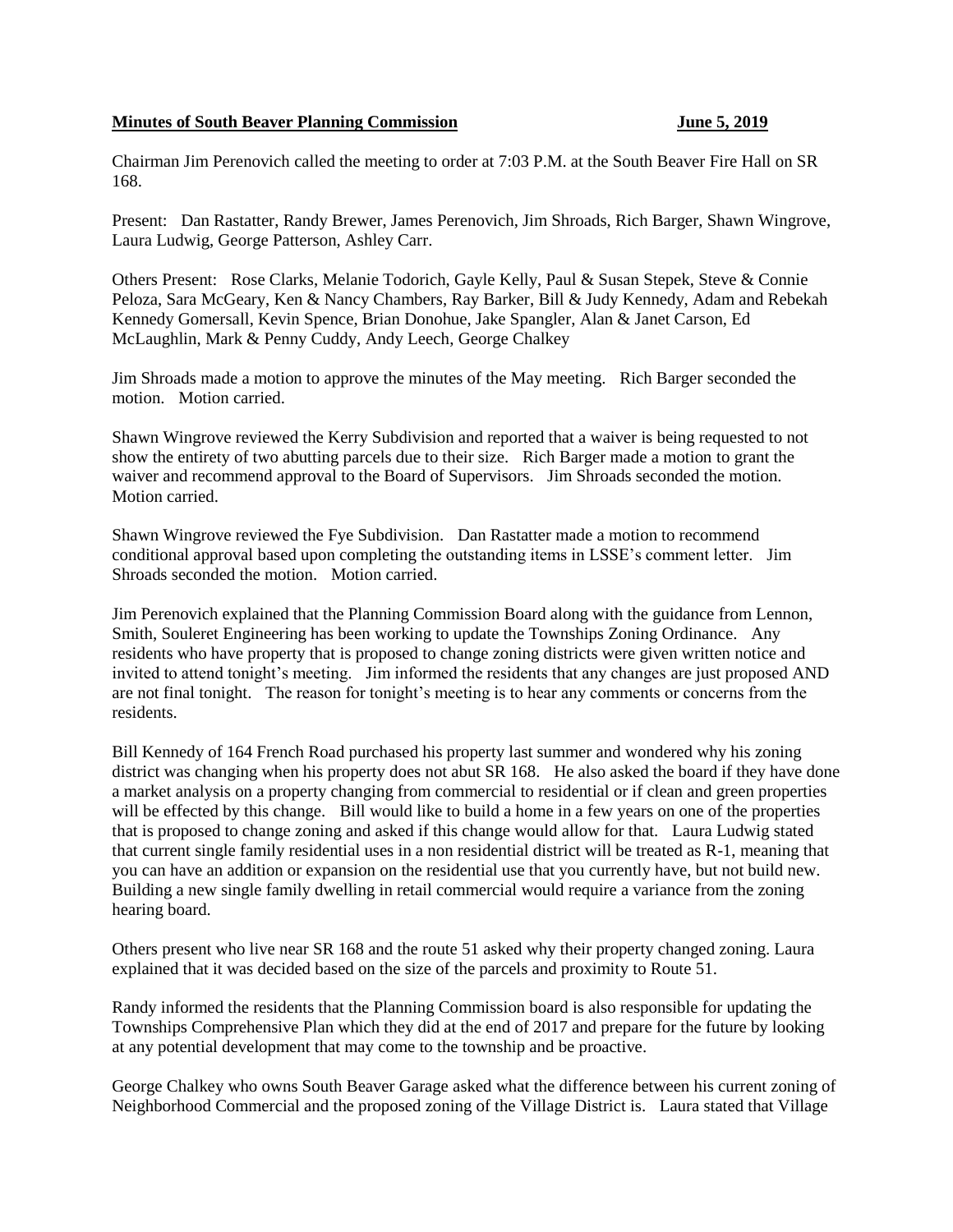is more of a mixed use of houses and small scale businesses.

Kevin Spence whose zoning district is also proposed to change from Neighborhood Commercial to the Village District had hoped to one day open a self storage facility on his property and doesn't believe this new change will allow for that.

Rebekah Kennedy of French Road asked if the board could explain the change from Moderate Density Residential to Retail/Commercial. Laura explained that their current residence would become a non conforming use and they would continue to have their home there. Rebekah asked if taxes would be raised for a properties zoning changing from residential to commercial. George Patterson responded that he can't speak for the County Tax Assessor, but he believes that a property is assessed by its use rather than what zoning district it is in.

A resident asked if a representative from Beaver County Tax Assessment Office could attend a meeting to answer anyone questions and concerns about what this zoning change would mean for their taxes. George Patterson said he doesn't see why the board couldn't send them a letter inviting them but can't guarantee anyone would show up.

Alan Carson asked if there is a minimum acreage requirement for a commercial operation on a property. Shawn Wingrove cited the ordinance for acreage requirements for commercial  $\&$  residential properties with and without public utilities.

Ray Barker asked why Blackhawk Road is changing to the Village District when no one is complaining. George Chalkey stated that he needs his property along Blackhawk Road to remain commercial in order to get his salvors license from the state. Dan Rastatter commented that it doesn't matter what the name of the district is but what matters are the permitted and conditional uses within the district.

One resident asked if the variance she received in order to have animals on her property would change. Shawn commented that there would be no change and her variance would remain the same.

The Planning Commission Board along with George Patterson, Laura Ludwig and Shawn Wingrove broke off into an executive session.

After the executive session Jim Perenovich thanked everyone for the comments and suggestions and that each one of them would be taken into consideration. He asked for a few more brief comments and then asked everyone to submit any comments or questions in writing to Ashley Carr. The Board will meet again on August 7<sup>th</sup> and send out letters to everyone inviting them to attend.

Alan Carson asked if everyone could have a hard copy of the draft zoning ordinance. Shawn stated that Ashley Carr will have copies of the ordinance for review at her office and it is also available on the Township website. George Patterson stated that it is not up to the Planning Commission Board to approve the expense of printing copies.

Ray Barker stated that the nipple of a gas line near his property had blown off and he and the neighbors had to be evacuated and said that it was never fixed correctly and fears that a tree could fall on the gas line. Dan Rastatter stated that there was nothing that the Planning Commission Board could do in that matter but suggested that Mr. Barker contact Columbia Gas since they own the line.

The next Planning Commission meeting will be on Tuesday, July 2nd at 7:00 P.M..

Jim Perenovich adjourned the meeting at 8:59 P.M.